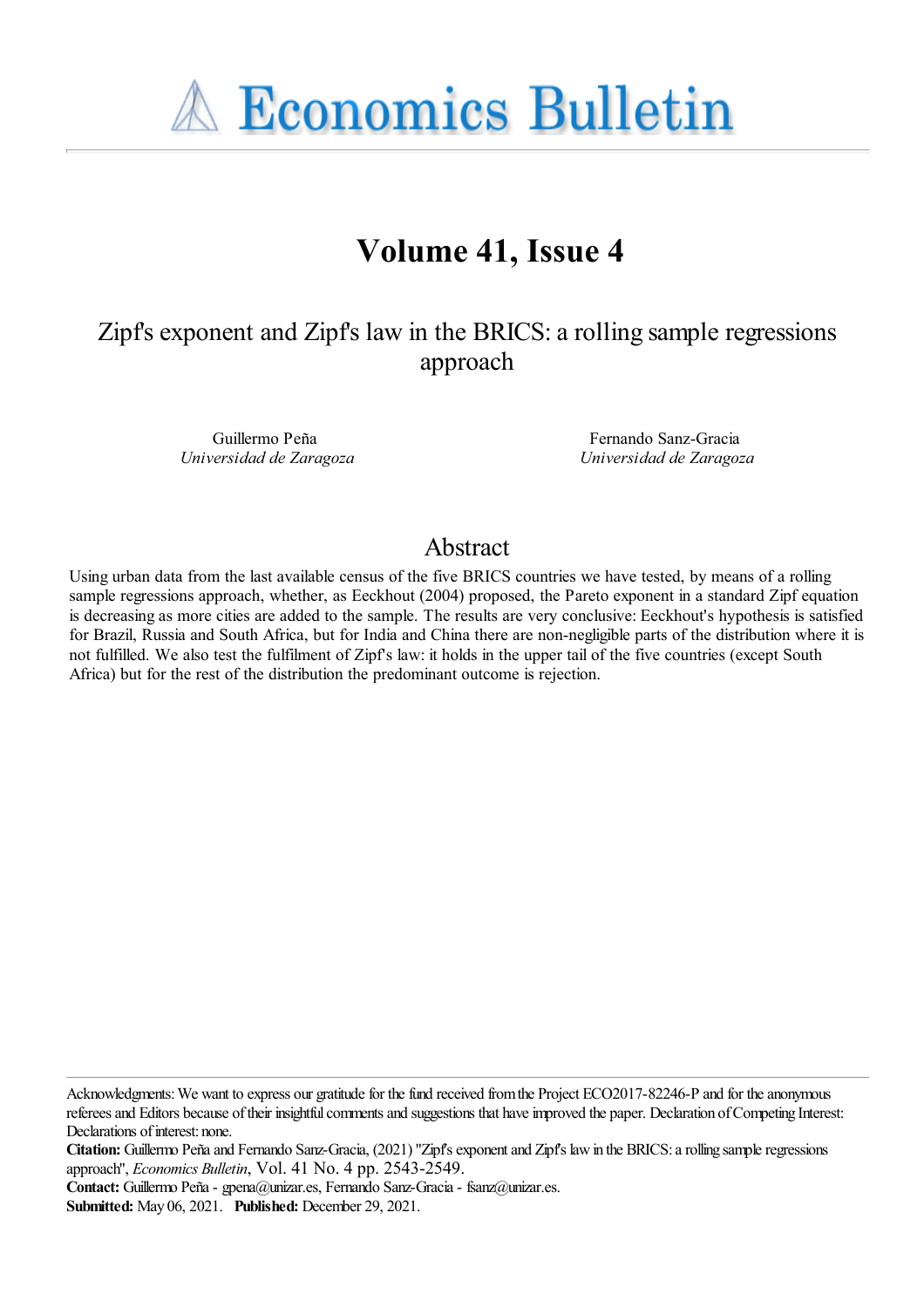## **1. INTRODUCTION**

The study of city size distribution has a long tradition in Urban Economics. One of the more frequently used densities is the Pareto or power law and a particular case of it, the so-called Zipf's law. There exists a certain consensus in the literature that the upper tail of the city size distribution follows a power law (Ioannides and Overman, 2003; Gabaix, 2016), something that can be proved by analysing the Zipf or Pareto exponent. Zipf's law holds when this exponent is statistically one. Many papers have exhaustively analysed the behaviour of the Zipf exponent; see, to cite only two, Rosen and Resnick (1980) and Soo (2005).

In this paper we want to empirically test for the BRICS (Brazil, Russia, India, China and South Africa) a proposition first raised by Eeckhout (2004) and corroborated, among others, by Luckstead and Devadoss (2014a): The Zipf exponent declines systematically as the sample size increases. We also test the fulfilment of Zipf's law. To do so, we adopt a rolling sample regressions approach.

But, why the BRICS<sup>1</sup>? The relative economic and urban importance of the BRICS has steadily increased since the end of WWII and the rise of their cities in the world urban network is hard to deny (Liu et al., 2014). Indeed, in 1900 only three of the twenty largest cities in the world belonged to the BRICS and none of them were in the top ten; in 2010 this number is nine and five of them are in the top ten (see Table 1 in Jedwab and Vollrath, 2015). In terms of absolute population, four of the BRICS rank among the ten most populated countries in the world, being China the first and India the second. Regarding surface, again four of them are among the largest ten, being Russia the first and China the third.

Our main results are two. First, Eeckhout hypothesis is satisfied for Brazil, Russia and South Africa, while for India and China is not fulfilled in some relevant parts of their distributions. Second, Zipf's law, as expected, is accomplished in the upper tail of the five countries, except South Africa, while for the rest of the distribution the predominant behaviour, especially for India and China, is rejection.

The rest of the paper is organized as follows. Section 2 describes the data and Section 3 the methodology. The results are presented in Section 4 and Section 5 is devoted to the conclusions.

## **2. DATA**

We use the official administrative division of each country as urban units, creating a consistent database that acknowledges nearly all the population of each country while maintains a certain structure that allows us to compare them. For doing that, in order to allow for comparability between the five BRICS, we have considered the smallest spatial division available as a basis. We use the last census available.

For the case of Brazil, we have used the census of 2010, taking the 5.565 municipalities as the urban unit. The data has been provided by the Instituto Brazileiro de Geografia e Estatistica, covering 100% of the population of the country. In the case of Russia, we have obtained the data from the Federal State Statistics Service. It covers 21.354 urban units and represents 99.99% of the population in 2010. For India, we collected the data from the

<sup>&</sup>lt;sup>1</sup> For a review of the literature regarding city size distribution for each of the five BRICS see Puente-Ajovín et al. (2020a).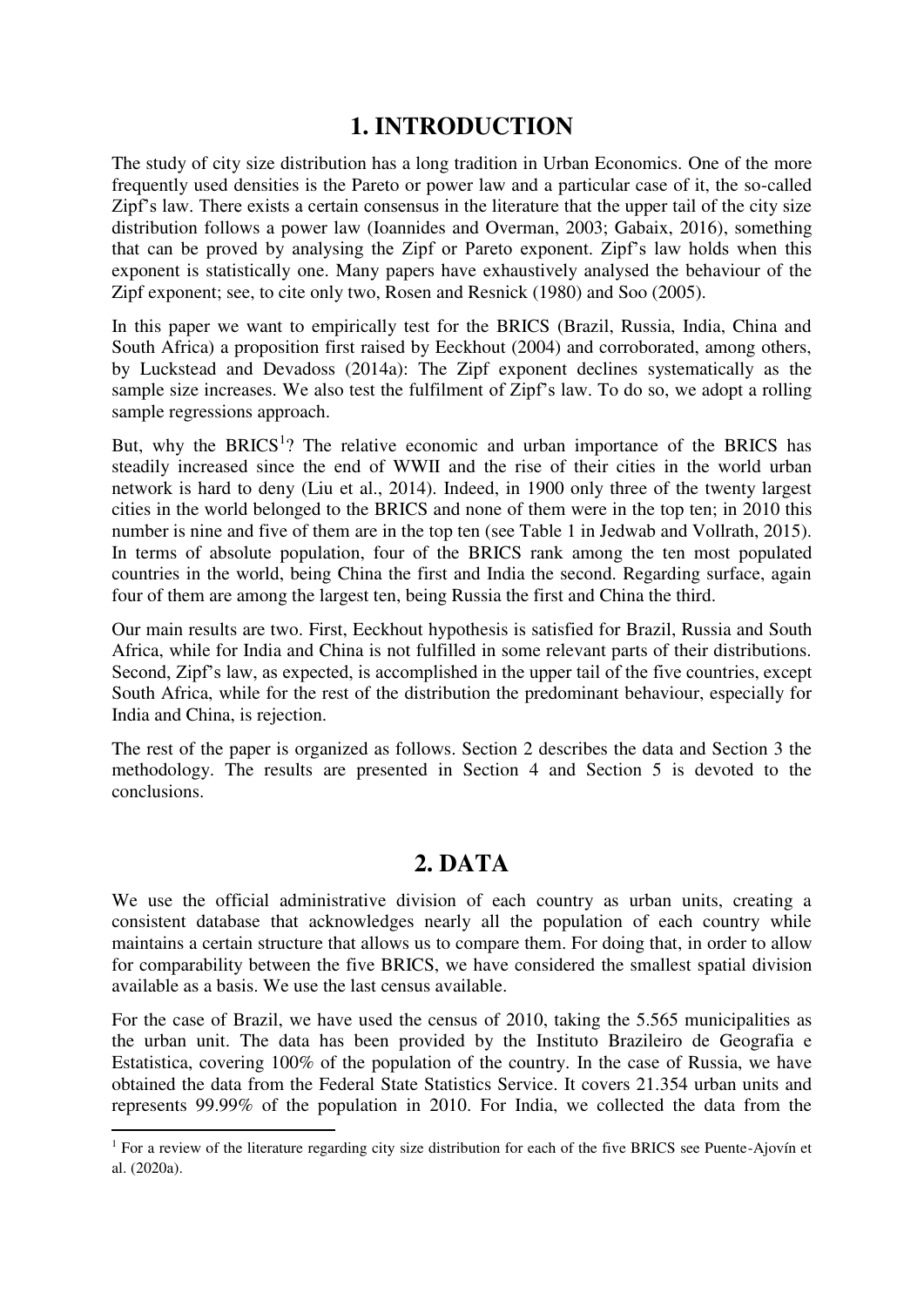Census of India of 2011. The administrative units used are towns and villages. The 601,791 urban units cover 93.3% of the Indian population. For China we use the census of 2010 and we have obtained the information from the website http://www.citypopulation.de/China.html. The 37.358 urban units cover 99.4% of the entire population of Mainland China. For South Africa we have obtained the complete dataset from http://blog.adrianfrith.com/, from which we have used the Main Places urban unit. In this case, 13.942 urban units cover all the population of the country in 2011.

#### **3. METHODOLOGY**

The standard Zipf equation is as follows, taking into account the correction introduced by Gabaix and Ibragimov (2011):

$$
ln(R-0.5) = \alpha - \beta ln(S)
$$

 $\overline{a}$ 

where *R* is the rank of the city (1 for the largest, 2 for the second and so on), *S* is its size or population,  $\alpha$  is a parameter and  $\beta$  is the so called Zipf exponent or Pareto exponent which, by construction, is always positive. The asymptotically correct standard error of the estimated  $\beta$ , which is used to test whether the Pareto exponent is statistically equal to one, is  $\hat{\beta}(2/N)^{1/2}$ , with N being the number of cities considered in the sample. When  $\beta=1$  from a statistical point of view, Zipf's law is fulfilled and, in any case,  $\beta$  is interpreted as a measure of the degree of inequality in the city size distribution: when  $\beta$  increases (decreases) the distribution becomes more equal (unequal).

Eeckhout (2004), in Proposition 1, proved that if the underlying distribution is lognormal, then  $(d\beta/dN)$ <0, beginning with the upper tail. In other words, according to Eeckhout (2004), as we successively add smaller and smaller cities to the sample, the inequality in the distribution will grow. This statement, along with the direct test of Zipf's law, is what we want to test empirically with data of the BRICS. To do so, we employ rolling sample regressions (see Peng, 2010), so we incorporate cities one by one to the sample, beginning with the largest one hundred cities, and each time we calculate the estimated Pareto exponent  $\beta$ . The first sample size for each country is one hundred and it increases one by one until we reach the smallest urban unit. Therefore, the largest rank R considered in each regression is equal to the one by one varying sample size N.

### **4. RESULTS**

Figures 1 to 5 show the OLS estimated<sup>2</sup> Pareto exponent with the rolling sample regressions for the five BRICS. In red the estimated Pareto exponents that do not reject Zipf's law and, at the top of each Figure, the percentage of non-rejections. For Brazil, except for a very small length in the very upper tail, the Zipf exponent is always decreasing and its range of variation (0.84; 1.37) is reasonably close to one. The same behaviour holds for Russia and South Africa, although the range of variation of the Pareto exponent is different in each country: (0.82; 1.40) for Russia, where the estimated  $\beta$  is very close to one for most of the sample sizes, and (0.63; 1.66) for South Africa. For these three countries the hypothesis of Eeckhout is valid.

 $2$  We are conscious that there are other estimation procedures, such as maximum likelihood (Hill estimator). It is out of the scope of this note to elucidate which is best.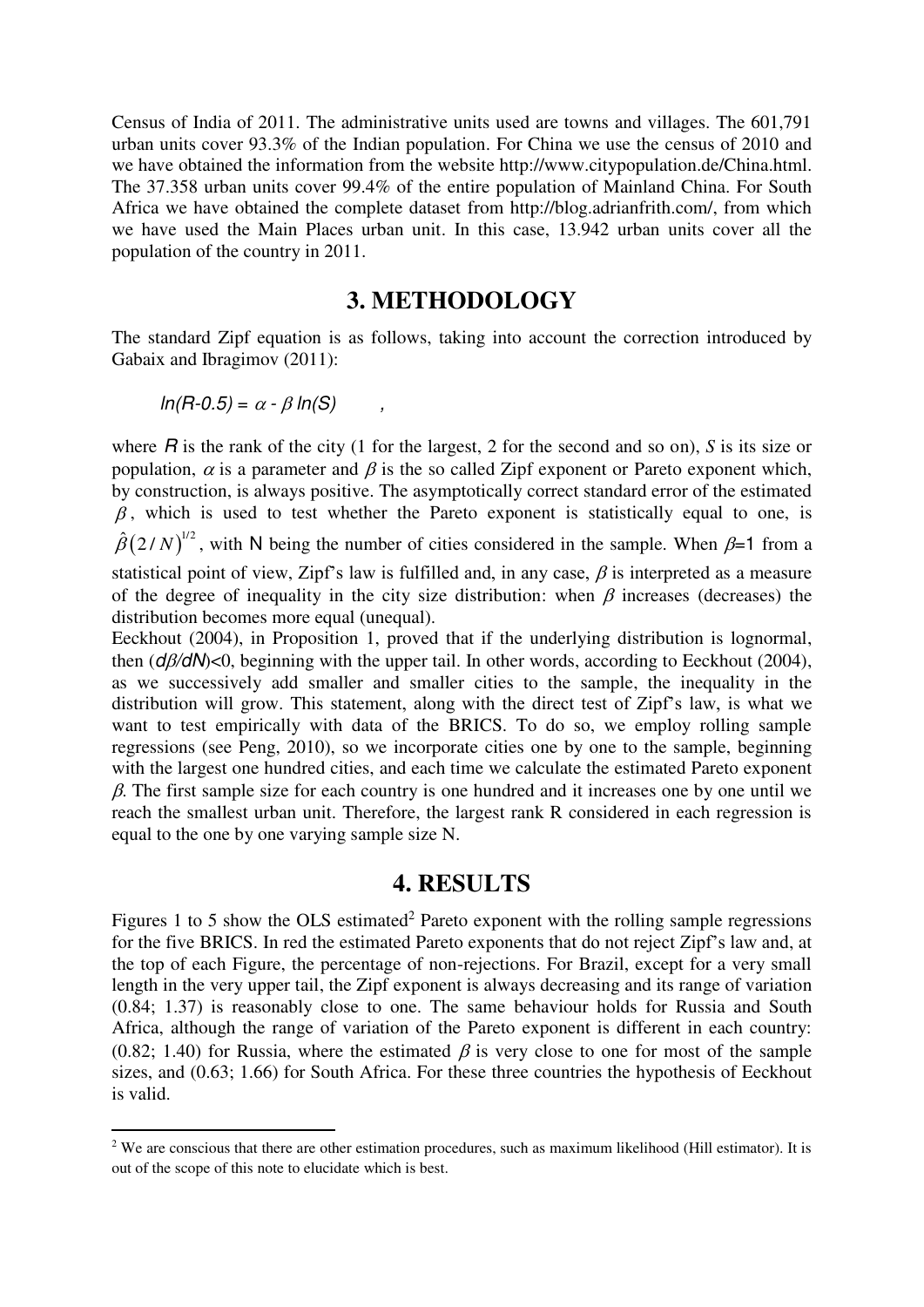



Figure 2. Pareto exponent for Russia (29.13% of non-rejections of Zipf's law)



China and India's evolution of the Pareto exponent is similar<sup>3</sup>. First, a very fast drop, then an increasing segment until reaching a maximum for a sample size of roughly 150,000 for India and nearly 15,000 for China and, finally, a continuous decreasing behaviour until the end of the sample. The range of variation is also different: (0.64; 1.51) for India and (0.68; 1.60) for China. We want to emphasize that for these two countries there is an important part of the distribution where  $(d\beta/dN)$ >0, in such a way that Proposition 1 of Eeckhout is not satisfied there and, therefore, adding more cities to the sample makes the distribution less unequal.

<sup>&</sup>lt;sup>3</sup> City size distribution of China has been studied in detail in Anderson and Ge (2005) and of China and India in Luckstead and Devadoss (2014b).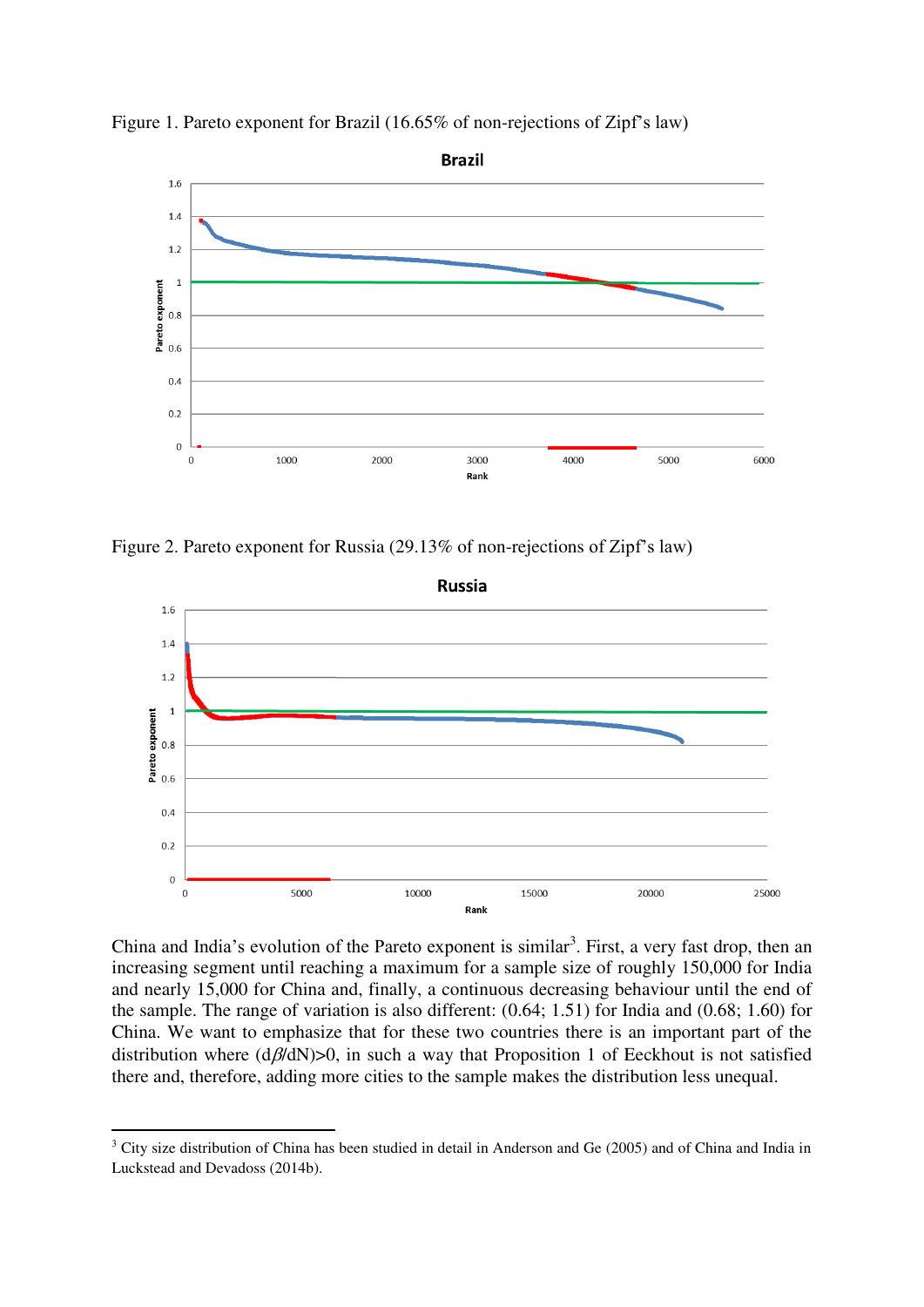

Figure 3. Pareto exponent for South Africa (22.60% of non-rejections of Zipf's law)

Figure 4. Pareto exponent for India (0.55% of non-rejections of Zipf's law)



Eeckhout (2004) establishes Proposition 1 in a context of a model of free mobility and suggesting a strong tendency towards urban agglomeration, in addition to increased workers' productivity. We have tried to test in a very simple way these hypotheses with our data, generating a dummy variable that takes the value 1 for the countries that fulfil the Proposition 1 of this author (Brazil, Russia and South Africa) and 0 otherwise (India and China). This variable is regressed by applying OLS over variables of mobility, productivity and density, as explanatory variables, obtained from the World Bank for the sample of BRICS for the years 2009-2018. The sample size in each regression is 50.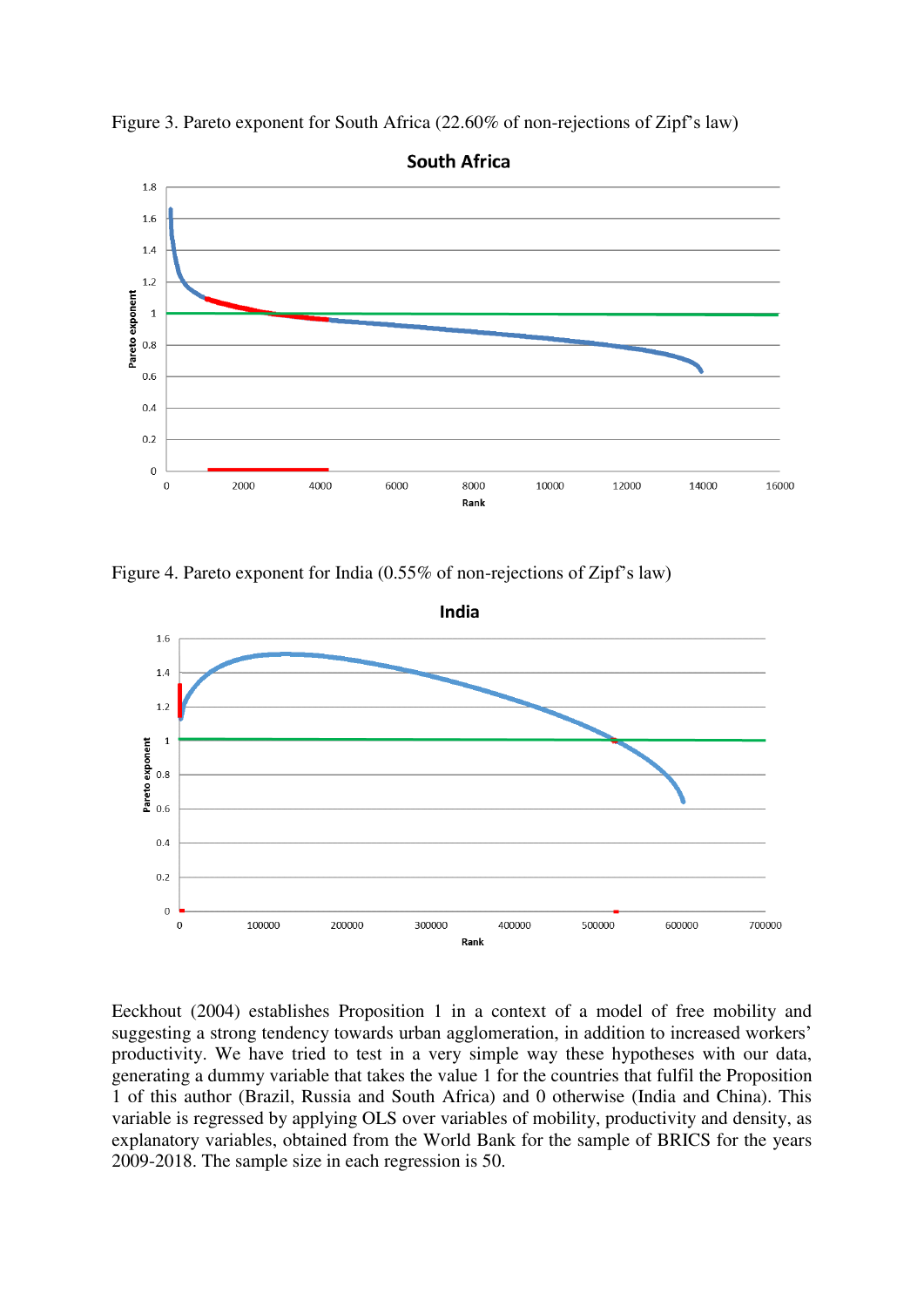

Figure 5. Pareto exponent for China (1.30% of non-rejections of Zipf's law)

Analysing the correlation with the density (inhabitants per  $km<sup>2</sup>$ ), it is obtained a negative and statistically significant relationship with adjusted  $R^2$  of 0.65. This is the main outcome with respect to agglomeration. Regarding mobility, using the travel services as percentage of commercial service exports, it is found a positive and significant relationship with adjusted  $R<sup>2</sup>$  of 0.12. Finally, taking the GDP per worker as measure of labour productivity, again a positive and significant relationship is obtained with an adjusted  $\mathbb{R}^2$  of 0.76. So, this can indicate that the Eeckhout hypothesis is not fulfilled for density, but it is for labour productivity and for mobility. It is worth to mention that the previous findings are only the result of mere and simple correlations, without any aim of obtaining causality relationships. Therefore, the main differences for India and China with respect to the rest of the BRICS could be related to the higher density, lower labour productivity and, finally, a reduced mobility in these two countries. This outcome helps to explain why, in terms of Eeckhout's proposition, the behaviour of China and India is different to the behaviour of Brazil, Russia and South Africa.

According to the meta-analysis about the Pareto exponent carried out by Nitsch (2005) the estimated  $\beta$  belongs to the interval (0.49; 1.96). All our estimations are in that range of variation. In this context of interpretation of the magnitude of the Pareto exponent, Nitsch (2005) finds that the average  $\beta$  estimated of all the works he analyses is 1.09; in our case the average estimated  $\beta$  for all the regressions carried out for Brazil is 1.09, 0.95 for Russia, 0.91 for South Africa, 1.28 for India and 1.40 for China. Therefore, on average, the more equal distribution is that of China, followed by India, Brazil, Russia and South Africa.

Regarding Zipf's law, it is satisfied in the upper tail of the five countries<sup>4</sup>, except South Africa. This is a standard outcome. The percentage of non-rejections (Zipf's law is fulfilled) for the whole rolling sample regressions ranges from a minimum of 0.55% for India to a maximum of 29.13% for Russia.

<sup>&</sup>lt;sup>4</sup> For an interesting discussion in this context see Levy (2009) and Eeckhout (2009).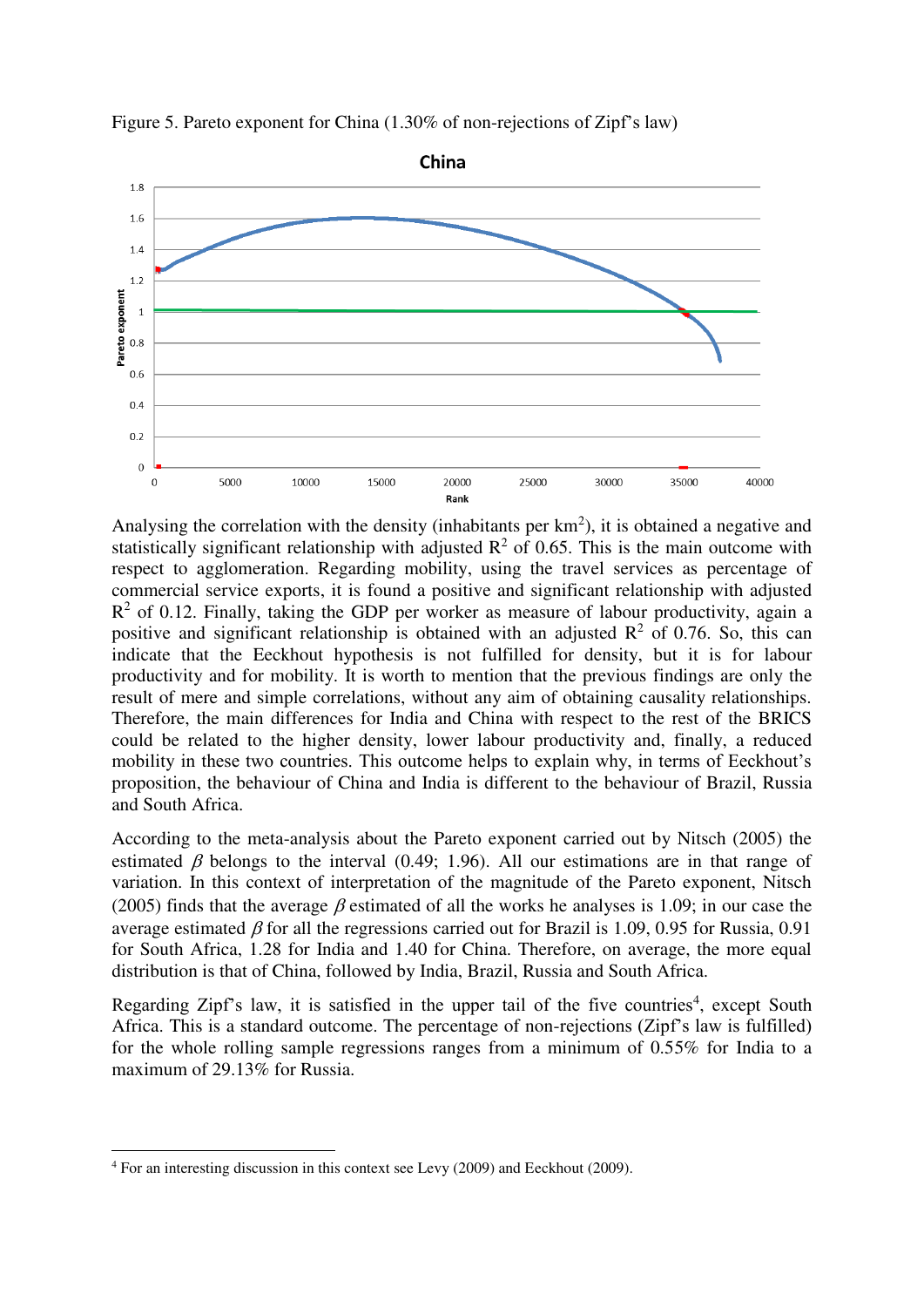#### **5. CONCLUSIONS**

In this note we have carried out a very simple empirical exercise. Using urban data from the last available census of the five BRICS countries we have tested, by means of a rolling sample regressions approach, first, whether, as Eeckhout (2004) proposed, the Pareto exponent in a standard Zipf equation is decreasing as more cities are added to the sample, and second, the validity of Zipf's law. The results are very conclusive: Eeckhout's hypothesis is satisfied for Brazil, Russia and South Africa, but for India and China there are non-negligible parts of the distribution where it is not fulfilled; with regards to Zipf's law, it is satisfied in the upper tail of the five countries, except South Africa, but for the rest of the distribution is mostly rejected, especially in India and China.

The simple exercise carried out in this paper brings out two main reflections that we hope are relevant for Urban Economics. First, the Pareto distribution describes reasonably well the upper tail, while the lognormal (which is behind Eeckhout's, 2004, proposition), might be an optimum distribution for some countries, in our case Brazil, Russia and South Africa<sup>5</sup>. Second, our results for China and India open the door for the possible consideration of other densities than the Pareto alone or the lognormal alone as good descriptions of city size distribution; in effect, a combination of Pareto and lognormal (Giesen et al., 2010; Luckstead et al., 2017) or a mixture of lognormals (Puente-Ajovín et al., 2020b) have been revealed as good alternatives for the analysis of city size distribution.

#### **REFERENCES**

- Anderson, G. and Y. Ge (2005) "The size distribution of Chinese cities" *Regional Science and Urban Economics* **35**(6), 756-776.
- Eeckhout, J. (2004) "Gibrat's law for (all) cities" American Economic Review **94**(5), 1429- 1451.
- Eeckhout, J. (2009) "Gibrat's law for (all) cities: Reply" *American Economic Review* **99**(4), 1676-83.
- Gabaix, X. (2016) "Power laws in Economics: An introduction" *Journal of Economic Perspectives* **30**(1), 185-206.
- Gabaix, X., and R. Ibragimov (2011) "Rank-1/2: A simple way to improve the OLS estimation of tail exponents" *Journal of Business Economics and Statistics* **29**(1), 24- 39.
- Giesen, K., Zimmermann, A. and J. Suedekum (2010) "The size distribution across all cities: double Pareto lognormal strikes" *Journal of Urban Economics* **68**(2), 129–137.
- Ioannides, Y. M., and H. G. Overman (2003) "Zipf's law for cities: An empirical examination" *Regional Science and Urban* Economics **33**(2), 127-137.

<sup>&</sup>lt;sup>5</sup> Of course, this statement should be corroborated by the implementation of direct and standard lognormality tests.